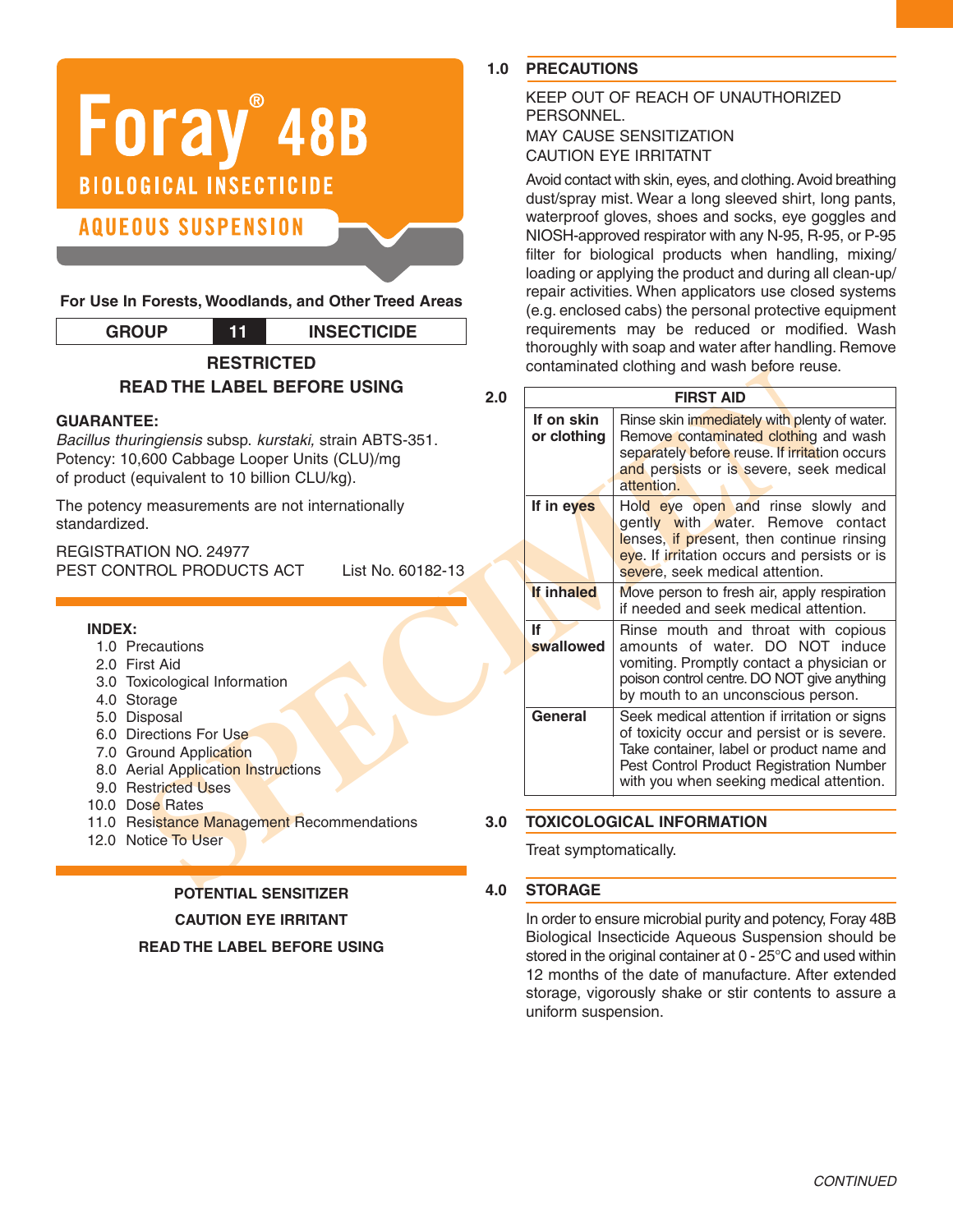#### **5.0 DISPOSAL**

Do not reuse this container for any purpose. This is a recyclable container, and is to be disposed of at a container collection site. Contact your local distributor/dealer or municipality for the location of the nearest collection site. Before taking the container to the collection site:

Triple- or pressure-rinse the empty container. Add the rinsings to the spray mixture in the tank. Make the empty, rinsed container unsuitable for further use.

If there is no container collection site in your area, dispose of the container in accordance with provincial requirements.

For information on disposal of unused, unwanted product, contact the manufacturer or the provincial regulatory agency. Contact the manufacturer and the provincial regulatory agency in case of a spill, and for clean-up of spills.

#### **6.0 DIRECTIONS FOR USE**

DO NOT apply this product through any type of irrigation system.

DO NOT contaminate irrigation or drinking water supplies or aquatic habitats by cleaning of equipment or disposal of wastes. As this pesticide is not registered for control of pests in aquatic systems, DO NOT use to control aquatic pests.

DO NOT allow spray mixture to stand in the tank for more than 12 hours. Recirculate mixture before loading and/or application.

Foray 48B Biological Insecticide Aqueous Suspension contains the spores and insecticidal crystals of a naturally occurring strain of *Bacillus thuringiensis* sub-species *kurstaki*.

Foray 48B Biological Insecticide Aqueous Suspension is highly specific to some lepidopteran larvae. It is a stomach poison only and therefore must be ingested by the larvae to be effective. After ingestion of a sufficient dose, feeding ceases and death will follow in 2-5 days. In general, larvae should be treated when they are newly hatched. Young larvae (early instars) are most susceptible to the effects of *Bacillus thuringiensis* sub-species *kurstaki* and less damage will have been caused by larval feeding. Thorough spray coverage with well-distributed deposits of Foray 48B Biological Insecticide Aqueous Suspension is necessary to assure that the feeding larvae ingest a toxic dose.

Foray 48B Biological Insecticide Aqueous Suspension is a water based formulation which may be applied undiluted or diluted with clean water. Dilute with minimal quantities of water only when required to improve deposit. Do not use petroleum-based solvents. Foray 48B Biological Insecticide Aqueous Suspension does not settle out rapidly, so continual agitation is not recommended and should be avoided.

Even though Foray 48B Biological Insecticide Aqueous Suspension deposits are relatively resistant to washoff, avoid application when significant rainfall is imminent. For early morning applications, foliage should not be wet with dew to the point of runoff.

Consult with recognized forest pest control authority or Valent BioSciences Corporation representative regarding appropriate timing and method of application. The timing and number of applications required for effective control will depend upon foliage development and larval activity. For effective control, applications should coincide with sufficient foliage development (shoot elongation or leaf expansion) to ensure maximum spray deposit.

To the extent possible, apply treatments after egg hatch has been completed to assure that the maximum number of larvae are present during the treatment period. If Foray 48B Biological Insecticide Aqueous Suspension is applied in later larval instars and/or extremely high larval populations, use the higher label rates and/or additional applications.

To control Eastern Spruce Budworm, treat prior to 5th instar larval development and when bud flush/shoot development is sufficient to allow good deposit on emerging needles.

For consistently acceptable control of Western Spruce Budworm, higher rates and volumes of spray may be required to achieve satisfactory deposit in mountainous terrain.

Treat against Gypsy Moth when larvae are in 2nd and 3rd instar and when leaf expansion is 40-50%; when egg hatch is extended, 2 or more applications, 7-10 days apart, may be required.

For best control of Eastern or Western Hemlock Looper, apply when larvae are young (early instars) before extensive damage occurs and/or when a majority of buds have flushed or shed bud caps. Repeat applications at intervals to maintain control, usually 3-14 days depending on larval growth and weather. If control is sought with a single spray, wait until egg hatch is essentially complete.

To control Whitemarked Tussock Moth in conifers, apply first at peak second instar, then make a second application 2-5 days later.

For control of Jackpine Budworms, apply undiluted at 20-30 BLCU/ha to early larval instars; double applications several days apart may be considered. For consistent control of very high larval populations, one single application at higher rates up to 60 BLCU/ha may be required.

To control Pale-Winged Gray, make one application of Foray 48B Biological Insecticide Aqueous Suspension at close to 100% egg hatch.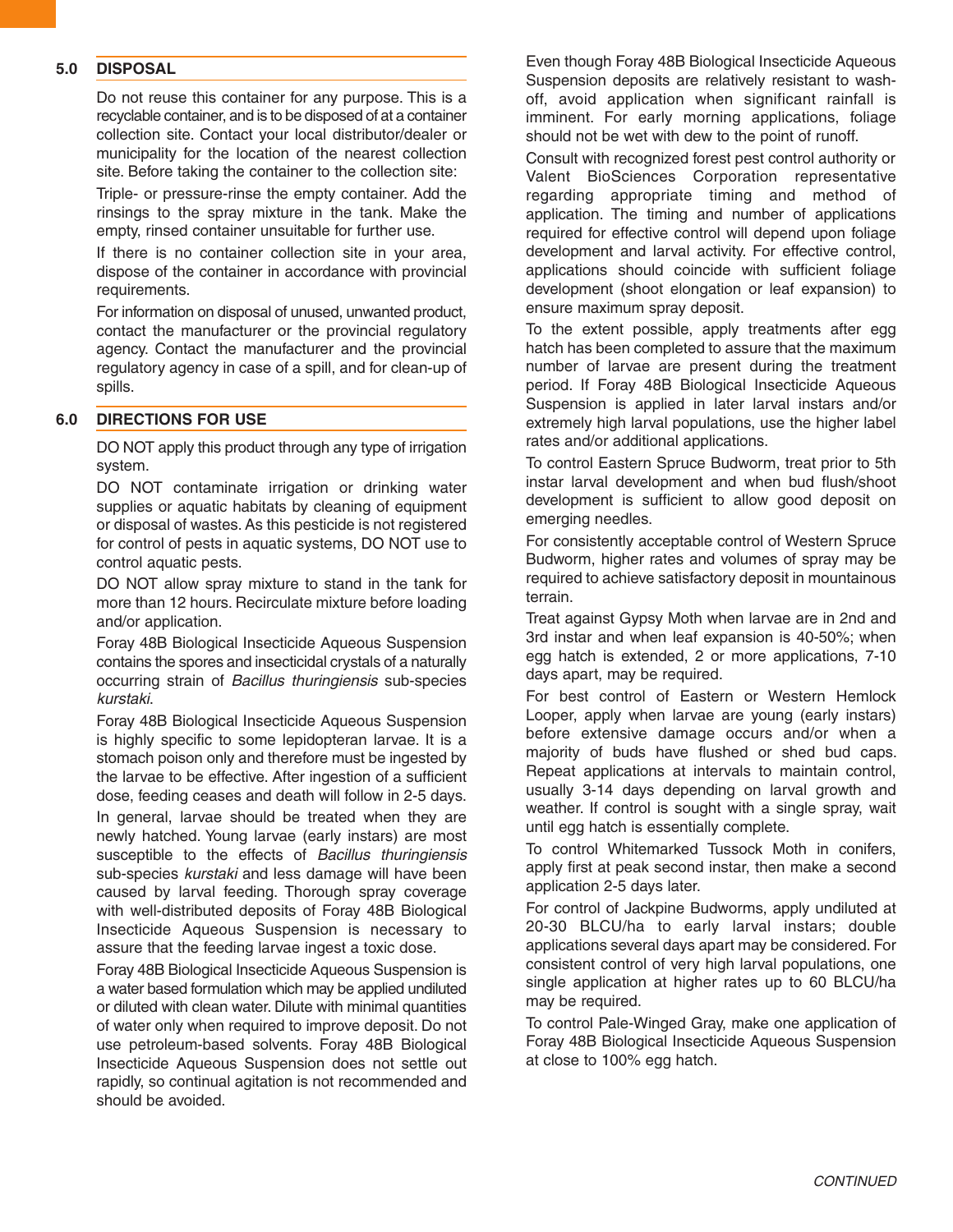#### **7.0 GROUND APPLICATION**

With ground equipment, provide thorough coverage while minimizing runoff. Dilute Foray 48B Biological Insecticide Aqueous Suspension only to provide sufficient volume for thorough coverage.

For mist blower applications, add the recommended volume of Foray 48B Biological Insecticide Aqueous Suspension to water, at a mix ratio ranging from 1:20 to 1:50. Do not exceed 150 litres/hectare total mixture. For high volume hydraulic sprayers, add the recommended volume of Foray 48B Biological Insecticide Aqueous Suspension to water at a mix ratio ranging from 1:50 to 1:500. Do not exceed 1500 litres/hectare total mixture.

#### **8.0 AERIAL APPLICATION INSTRUCTIONS**

Apply only by fixed-wing or rotary aircraft equipment which has been functionally and operationally calibrated for the atmospheric conditions of the area and the application rates and conditions of this label.

Label rates, conditions and precautions are product specific. Apply only at the rate recommended for aerial application on this label. Where no rate for aerial application appears for specific use, this product cannot be applied by any type of aerial equipment.

Ensure uniform application by employing appropriate marking devices and/or electronic guidance equipment.

**Use Precautions:** Apply only when meteorological conditions at the treatment site allow for complete and even coverage.Apply only when meteorological conditions are in compliance with local and/or provincial authorities.

**Operator Precautions:** DO NOT allow the pilot to mix product to be loaded onto the aircraft. However, loading of premixed product with a closed system is permitted. It is desirable that the pilot has communication capabilities at each treatment site at the time of application.

The field crew and the mixer/loaders must wear the personal protective equipment described in the PRECAUTIONS section of this label. When handlers/ loaders use closed systems to load product onto the aircraft, the handler requirement for eye goggles and a NIOSH-approved respirator/mask with any N-95, R-95, or P-95 filter for biological products may be waived. When reduced personal protective equipment is worn, the respirator/mask must be immediately available for use in an emergency such as a spill or equipment breakdown.

All personnel on the job site must wash hands and face thoroughly before eating and drinking. Protective clothing must be washed before reuse. Decontaminate aircraft cockpit and vehicle cabs regularly.

**Product Precautions:** Read and understand the entire label before opening this product. If you have questions, call the manufacturer at 1-800-323-9597 or obtain technical advice from the distributor or from your provincial agricultural or forestry representative. Application of this specific product must meet and/or conform to the aerial uses and rates on this label.

#### **9.0 RESTRICTED USES**

**FORESTS,WOODLANDS AND RESIDENTIAL AREAS NOTICE TO USER:** This pest control product is to be used only in accordance with the directions on the label. It is an offence under the *Pest Control Products Act* to use this product in a way that is inconsistent with the directions on the label. The user assumes the risk to persons or property that arises from any such use of this product.

**NATURE OF RESTRICTION:** This product is to be used only in the manner authorized; contact local pesticide regulatory authorities about use permits which may be required.

**Forestry Use:** Ground/Aerial Application for sites greater than 500 ha.

**Woodland Use:** Aerial Application for sites 500 ha. or less.

**Residential Use:** Aerial Application.

Consult local Transport Canada office regarding air regulations for urban and/or forestry applications. Foray 48B Biological Insecticide Aqueous Suspension may be used for aerial application in urban areas for treatment of residential areas and municipal recreational areas (including parks, parkland, vacant lots, shelter belts, and rights of way under municipal jurisdiction).

Undiluted applications are recommended for most labeled pests;however, Foray 48B Biological Insecticide Aqueous Suspension may be diluted with water and applied at the rates indicated in the dose rate table. Total volume of spray material to be applied per hectare depends upon target pest, target foliage, weather, spray equipment and droplet size.

Recommended droplet size spectra are from 30-80 microns for coniferous foliage and 50-150 microns for broadleaf foliage.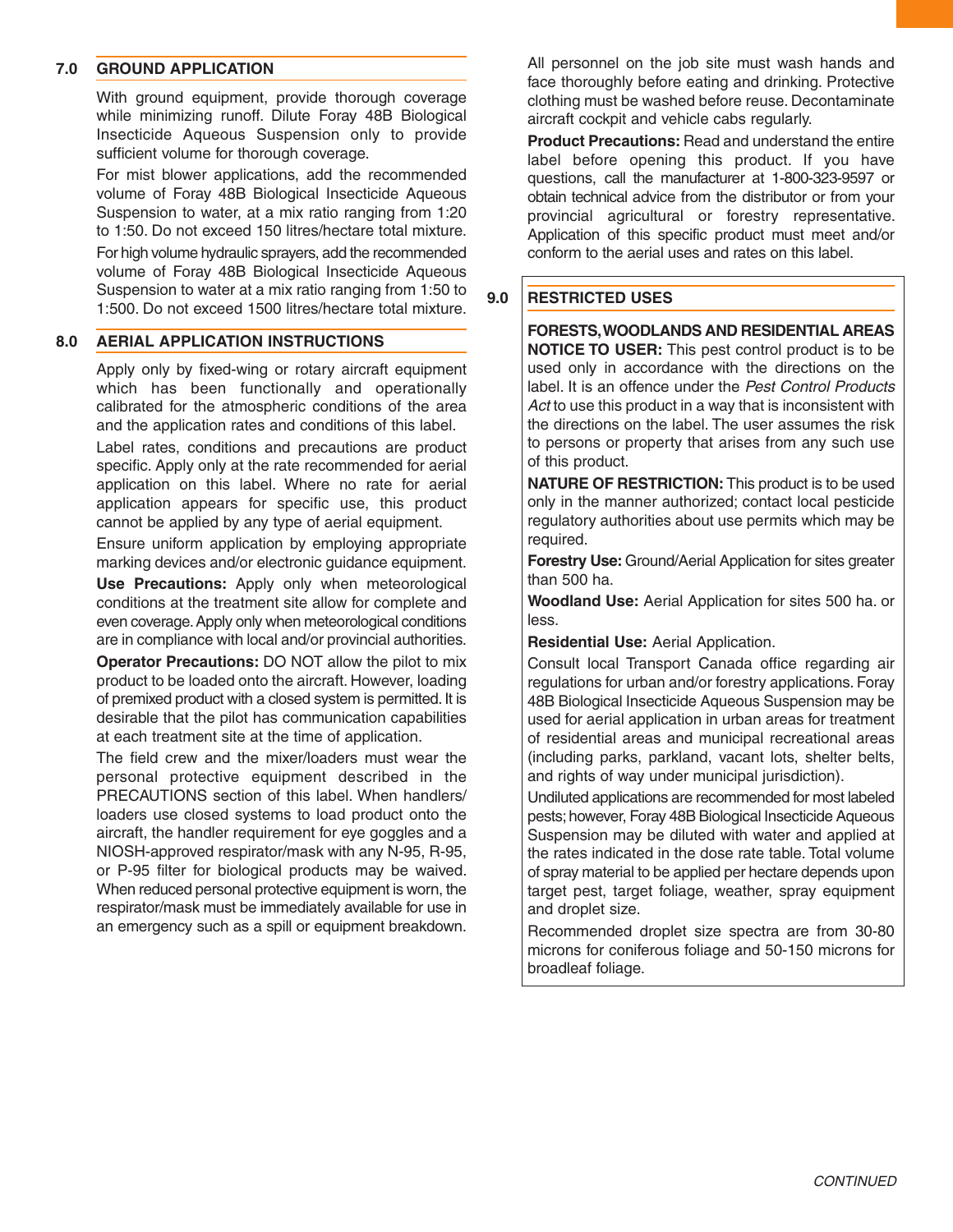#### **10.0 DOSE RATES**

#### **Aerial and Ground Application1 Forests, Woodlands, Ornamentals and Other Treed Areas**

|                                       | Rate        | Dose           |
|---------------------------------------|-------------|----------------|
| <b>Target Insect</b>                  | Litres/ha   | <b>BLCU/ha</b> |
| Eastern Spruce Budworm                | $1.6 - 2.4$ | $20 - 30$      |
| Western Spruce Budworm                | $2.4 - 3.1$ | $30 - 40$      |
| Gypsy Moth                            | $2.4 - 4.0$ | $30 - 50$      |
| Jackpine Budworm <sup>2</sup>         | $1.6 - 4.8$ | $20 - 60$      |
| <b>Forest Tent Caterpillar</b>        | $1.0 - 1.6$ | $12 - 20$      |
| Spring & Fall Cankerworm              | $1.0 - 1.6$ | $12 - 20$      |
| Eastern Hemlock Looper                | $2.4 - 3.2$ | $30 - 40$      |
| Western Hemlock Looper                | $2.4 - 3.2$ | $30 - 40$      |
| Satin Moth                            | 4.0         | 50             |
| <b>Whitemarked Tussock Moth</b>       | 4.0         | 50             |
| Pale-Winged Gray                      | 3.1         | 40             |
| Douglas-Fir Tussock Moth <sup>3</sup> | 4.0         | 50             |

<sup>1</sup>See the restricted uses for aerial application to forests, woodlands and residential areas, and ground application to forests.

2For control of Jackpine Budworms, apply undiluted at 20-30 BLCU/ha to early larval instars; double applications several days apart may be considered. For consistent control of very high larval populations, one single application at higher rates up to 60 BLCU/ha may be required. 3For control of Douglas-Fir Tussock Moth, target application at the peak second instar and make a second application 2-5 days later.

#### **11.0 RESISTANCE MANAGEMENT RECOMMENDATIONS**

For resistance management, please note that Foray 48B Biological Insecticide Aqueous Suspension contains a Group 11 insecticide.Any insect population may contain individuals naturally resistant to Foray 48B Biological Insecticide Aqueous Suspension and other Group 11 insecticides.The resistant individuals may dominate the insect population if this group of insecticides are used repeatedly in the same site.Other resistance mechanisms that are not linked to site of action but are specific for individual chemicals, such as enhanced metabolism, may also exist.The following appropriate resistance management strategies should be followed to delay insecticide resistance:

- Where possible, rotate the use of Foray 48B Biological Insecticide Aqueous Suspension or other Group 11 insecticides with different groups that control the same pests in a site.
- Insecticide use should be based on an Integrated Pest Management program that includes scouting, record keeping, and considers cultural, biological and other chemical control practices.
- Monitor treated pest populations for resistance development.
- Contact your local extension specialist or certified crop advisors for any additional pesticide resistance management and/or Integrated Pest Management recommendations for the specific site and pest problems in your area.

For further information or to report suspected resistance, contact Valent BioSciences Corporation at 1-800-323-9597.

#### **12.0 NOTICE TO USER**

This pest control product is to be used only in accordance with the directions on the label. It is an offence under the *Pest Control Products Act* to use this product in a way that is inconsistent with the directions on the label.The user assumes the risk to persons or property that arises from any such use of this product.

Foray is a registered trademark of Valent BioSciences Corporation, U.S.A.

Registrant:



870 TECHNOLOGY WAY LIBERTYVILLE, IL 60048 USA Canadian Agent: Valent Canada, Inc. 6-130 Research Lane Guelph, Ontario N1G 5G3 CANADA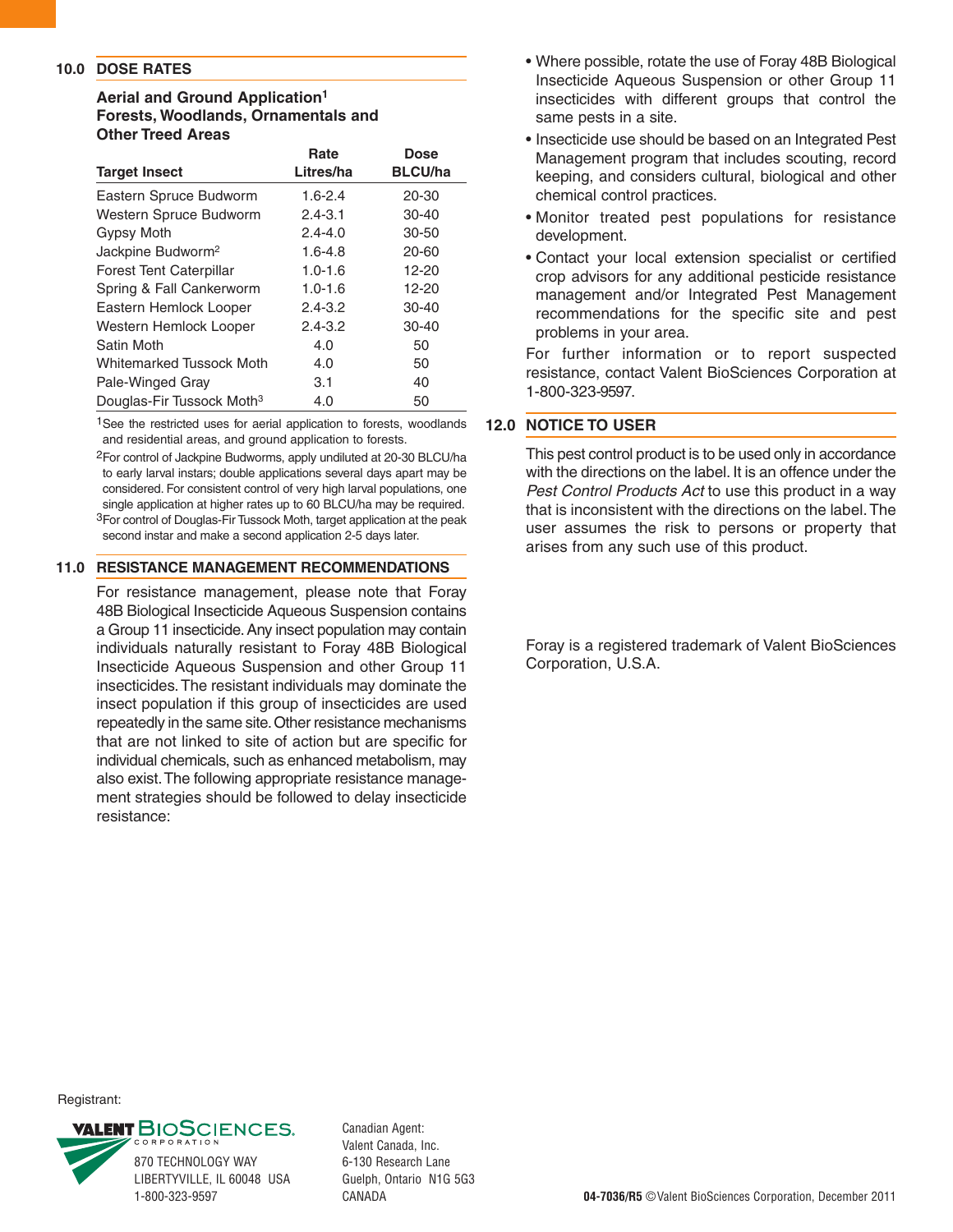# Foray<sup>®</sup> 48B **INSECTICIDE BIOLOGIQUE SUSPENSION AQUEUSE**

**Pour utilisation dans les forêts, les terres boisées et autres secteurs arborés**

| <b>GROUPE</b> |  |  |
|---------------|--|--|
|---------------|--|--|

**GROUPE 11 INSECTICDE**

# **USAGE RESTREINT**

# **LIRE L'ÉTIQUETTE AVANT L'UTILISATION**

#### **GARANTIE:**

*Bacillus thuringiensis*, var. *kurstaki* souche ABTS-351 Concentration: 10 600 unités de fausse-arpenteuse du chou (UFAC) par mg de produit (équivalant à 10 milliards d'UFAC/kg).

La mesure des concentrations n'est pas uniformisée par les autorités internationales.

N° D'HOMOLOGATION: 24977

LOI SUR LES PRODUITS ANTIPARASITAIRES List No. 60182-13

#### **INDEX:**

- 1.0 Précautions
- 2.0 Premiers Soins
- 3.0 Renseignements Toxicologiques
- 4.0 Entreposage
- 5.0 Élimination
- 6.0 Mode D'emploi
- 7.0 Épandage Au Sol
- 8.0 Directives Pour L'épandage Aérien
- 9.0 Usages Restreints
- 10.0 Doses
- 11.0 Recommandations Sur La Gestion De La Résistance
- 12.0 Avis À L'utilisateur

**SENSIBILISANT POTENTIEL ATTENTION - IRRITANT POUR LES YEUX LIRE L'ÉTIQUETTE AVANT L'UTILISATION**

# **1.0 PRÉCAUTIONS**

GARDER HORS DE LA PORTÉE DU PERSONNEL NON AUTORISÉ.

## PEUT CAUSER UNE SENSIBILISATION ATTENTION - IRRITANT POUR LESYEUX

Éviter tout contact du produit avec la peau, les yeux et les vêtements. Éviter d'inhaler les poussières ou le brouillard de pulvérisation. Porter une chemise à manches longues et un pantalon long, des gants imperméables à l'eau, des chaussures et des chaussettes, des lunettes protectrices et un respirateur approuvé par le NIOSH, muni d'un filtre N-95, R-95 ou P-95 pour produits biologiques, lors de la manipulation, du mélange, du chargement ou de l'application du produit, ainsi que pendant les activités de nettoyage ou de réparation. Les exigences relatives à l'EPI pour les préposés à l'application du produit qui travaillent en milieu clos (p. ex. en cabine fermée) peuvent être assouplies ou modifiées. Après manipulation du produit, se laver soigneusement avec du savon et de l'eau. Enlever les vêtements contaminés et les laver avant leur réutilisation.

|                                                                                                                                                                                                                                                              |     |                                                                                                                                                                            | l'EPI pour les préposés à l'application du produit qui                                                                                                                                                                                                                     |  |
|--------------------------------------------------------------------------------------------------------------------------------------------------------------------------------------------------------------------------------------------------------------|-----|----------------------------------------------------------------------------------------------------------------------------------------------------------------------------|----------------------------------------------------------------------------------------------------------------------------------------------------------------------------------------------------------------------------------------------------------------------------|--|
| <b>USAGE RESTREINT</b><br>L'ÉTIQUETTE AVANT L'UTILISATION                                                                                                                                                                                                    |     | travaillent en milieu clos (p. ex. en cabine fermée) peuvent<br>être assouplies ou modifiées. Après manipulation du<br>produit, se laver soigneusement avec du savon et de |                                                                                                                                                                                                                                                                            |  |
|                                                                                                                                                                                                                                                              |     | leur réutilisation.                                                                                                                                                        | l'eau. Enlever les vêtements contaminés et les laver avant                                                                                                                                                                                                                 |  |
| ingiensis, var. kurstaki souche ABTS-351<br>on: 10 600 unités de fausse-arpenteuse du                                                                                                                                                                        | 2.0 |                                                                                                                                                                            | <b>PREMIERS SOINS</b>                                                                                                                                                                                                                                                      |  |
| ) par mg de produit (équivalant à 10 milliards                                                                                                                                                                                                               |     | En cas de<br>contact<br>avec la                                                                                                                                            | Rincer immédiatement la peau à grande<br>eau. Enlever les vêtements contaminés et<br>les laver séparément avant de les réutiliser.                                                                                                                                         |  |
| les concentrations n'est pas uniformisée<br>rités internationales.                                                                                                                                                                                           |     | peau ou les<br>vêtements                                                                                                                                                   | En cas d'irritation persistante ou grave,<br>consulter immédiatement un médecin.                                                                                                                                                                                           |  |
| LOGATION: 24977<br><b>S PRODUITS ANTIPARASITAIRES</b><br>List No. 60182-13                                                                                                                                                                                   |     | En cas de<br>contact<br>avec les<br>yeux                                                                                                                                   | Maintenir les yeux ouverts et rincer<br>lentement et délicatement avec de l'eau.<br>Le cas échéant, retirer les verres de contact<br>et continuer de rincer. En cas d'irritation<br>persistante<br>ou<br>consulter<br>grave,<br>immédiatement un médecin.                  |  |
| écautions                                                                                                                                                                                                                                                    |     | En cas<br>d'inhalation                                                                                                                                                     | Transporter la personne incommodée à<br>l'air frais. Pratiquer la respiration artificielle,<br>le cas échéant, et consulter un médecin.                                                                                                                                    |  |
| emiers Soins<br>enseignements Toxicologiques<br>treposage<br>imination<br>ode D'emploi<br>vandage Au Sol<br>rectives Pour L'épandage Aérien<br>sages Restreints<br>oses<br>ecommandations Sur La Gestion De La Résistance<br><sup>r</sup> is À L'utilisateur |     | En cas<br>d'ingestion                                                                                                                                                      | Bien rincer la bouche et la gorge avec<br>beaucoup d'eau. NE PAS faire vomir.<br>Joindre rapidement un médecin ou un centre<br>antipoisons. NE RIEN administrer par la<br>bouche à une personne inconsciente.                                                              |  |
|                                                                                                                                                                                                                                                              |     | Généralités                                                                                                                                                                | Consulter immédiatement un médecin s'il y a<br>irritation ou des signes de toxicité persistants<br>ou graves. Emporter le contenant, l'étiquette<br>ou prendre note du nom du produit et de<br>son numéro d'homologation lorsqu'on<br>cherche à obtenir une aide médicale. |  |

#### **3.0 RENSEIGNEMENTS TOXICOLOGIQUES**

Administrer un traitement symptomatique.

#### **4.0 ENTREPOSAGE**

Pour préserver la pureté microbienne et la puissance du produit, l'insecticide biologique en solution aqueuse Foray 48B doit être entreposé dans le contenant d'origine, à une température entre 0 et 25 °C, et utilisé au plus tard 12 mois suivant la date de fabrication.Après un entreposage prolongé, agiter vigoureusement ou remuer le contenu pour assurer une suspension uniforme.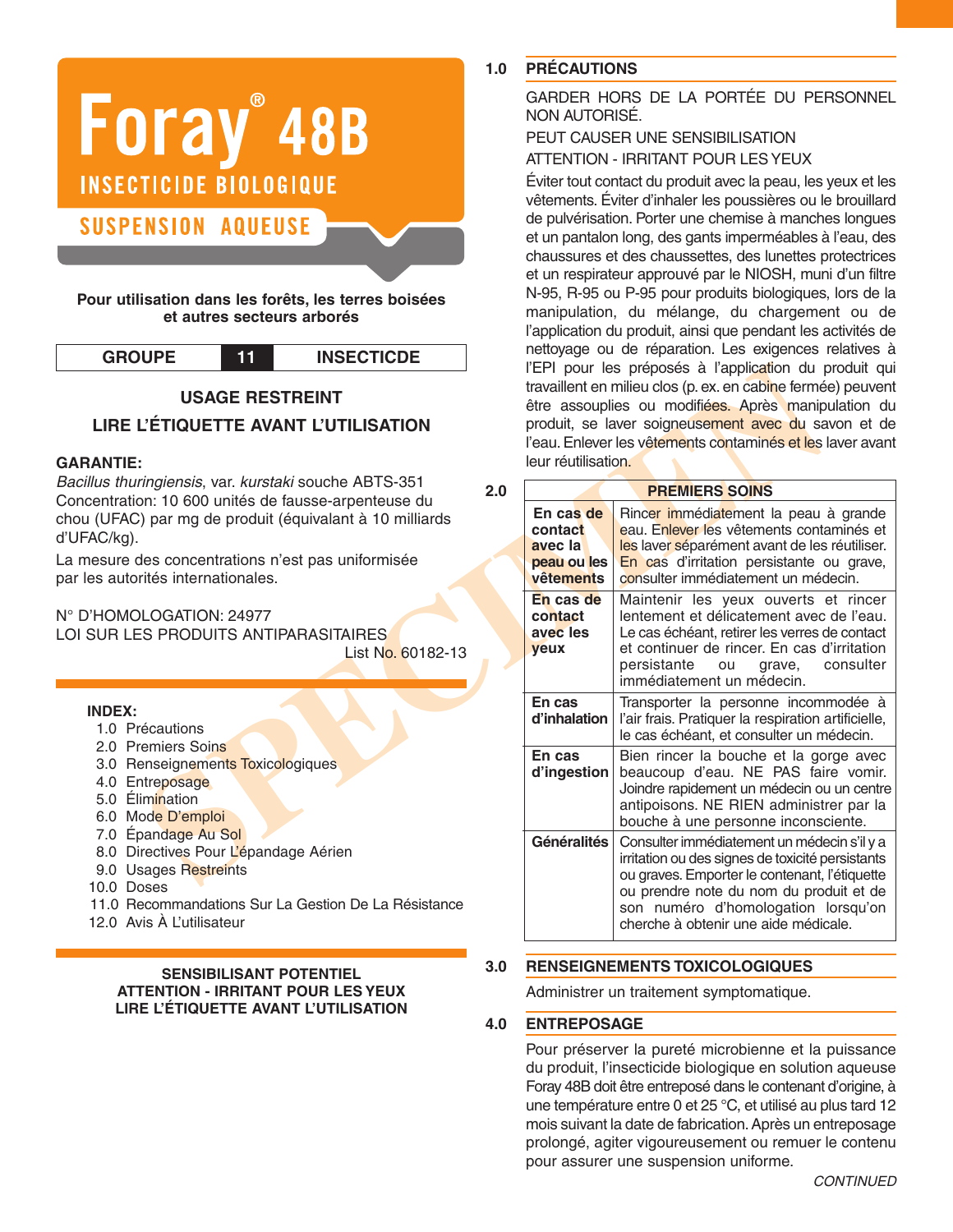#### **5.0 ÉLIMINATION**

Ne pas utiliser ce contenant à d'autres fins. Il s'agit d'un contenant recyclable qui doit être éliminé à un point de collecte des contenants. S'enquérir auprès de son distributeur ou de son détaillant ou encore auprès de l'administration municipale pour savoir où se trouve le point de collecte le plus rapproché.Avant d'aller y porter le contenant :

Rincer le contenant trois fois ou le rincer sous pression. Ajouter les rinçures au mélange à pulvériser dans la cuve. Rendre le contenant vidé et rincé inutilisable.

S'il n'existe pas de point de collecte dans votre région, éliminer le contenant conformément à la réglementation provinciale.

Pour tout renseignement concernant l'élimination des produits non utilisés ou dont on veut se départir, s'adresser au fabricant ou à l'organisme de réglementation provincial.S'adresser également à eux en cas de déversement ainsi que pour le nettoyage des déversements.

#### **6.0 MODE D'EMPLOI**

NE PAS appliquer ce produit au moyen d'un système d'irrigation, quel qu'il soit.

NE PAS contaminer l'eau d'irrigation, les sources d'eau potable ni les habitats aquatiques en procédant au nettoyage de l'équipement ou à l'élimination des déchets. Ce produit n'est pas homologué pour la lutte antiparasitaire dans les habitats aquatiques: NE PAS l'utiliser pour éliminer les ravageurs aquatiques.

NE PAS laisser le mélange dans la cuve pendant plus de 12 heures. Faire circuler de nouveau le mélange avant le chargement et/ou le traitement.

L'insecticide biologique en solution aqueuse Foray 48B contient les spores et les cristaux insecticides d'une souche d'origine naturelle de *Bacillus thuringiensis*, var. *kurstaki*.

L'insecticide biologique en solution aqueuse Foray 48B exerce une activité très spécifique aux larves (chenilles) de certains lépidoptères. Il n'est toxique que dans l'estomac, et doit donc être ingéré par les larves pour être efficace. Après l'ingestion d'une dose suffisante, les larves cessent de s'alimenter et meurent 2 à 5 jours plus tard.

En général, il est préférable de traiter les larves quand elles viennent d'éclore. Les jeunes larves (aux premiers stades larvaires) sont les plus sensibles aux effets de *Bacillus thuringiensis* var. *kurstaki* et les dommages causés par l'alimentation des larves seront moindres si l'épandage du produit se fait à ce stade de développement. Une couverture complète et uniforme du feuillage et une bonne distribution des dépôts de l'insecticide biologique en solution aqueuse Foray 48B sont nécessaires pour s'assurer que les larves ingèrent une dose toxique du produit.

L'insecticide biologique en solution aqueuse Foray 48B est une formulation à base d'eau qui peut être utilisée

non diluée ou diluée avec de l'eau propre. Diluer avec des quantités minimales d'eau seulement quand une dilution s'avère nécessaire pour en améliorer le dépôt. Ne pas utiliser de solvants à base de pétrole. La sédimentation de l'insecticide biologique en solution aqueuse Foray 48B n'est pas rapide; une agitation continue du produit n'est donc pas conseillée et devrait être évitée. Bien que les dépôts de l'insecticide biologique en solution aqueuse Foray 48B adhèrent bien au feuillage, il est conseillé d'éviter l'épandage du produit quand une pluie forte est imminente. Pour les traitements en début de matinée, le feuillage ne devrait pas être couvert de rosée qui ruisselle.

Pour connaître les meilleures méthodes et périodes d'épandage, veuillez consulter les autorités reconnues en matière de lutte contre les insectes forestiers nuisibles ou le représentant de Valent BioSciences Corporation. La meilleure période et le nombre de traitements nécessaires à la maîtrise efficace des insectes dépendent du développement du feuillage et de l'activité des larves. Afin d'assurer un bon dépôt du produit et une bonne efficacité, les traitements devraient coïncider avec un développement suffisamment avancé du feuillage (élongation des pousses/allongement des feuilles). Dans la mesure du possible, effectuer les traitements une fois l'éclosion des oeufs terminée afin de toucher un nombre maximal de larves pendant le traitement. Si l'insecticide biologique en solution aqueuse Foray 48B est utilisé sur des stades larvaires avancés et/ou sur des populations très denses de larves, utiliser les doses recommandées les plus élevées et/ou effectuer des traitements supplémentaires.

Pour la suppression de la tordeuse des bourgeons de l'épinette, effectuer le traitement avant le cinquième stade larvaire et quand le débourrement ou l'élongation des pousses est suffisant pour assurer un bon dépôt du produit sur les aiguilles émergentes.

Pour obtenir des dépôts satisfaisants qui procurent une suppression acceptable et continue de la tordeuse occidentale de l'épinette en région montagneuse, des doses et des volumes de pulvérisation plus élevés pourraient s'avérer nécessaires.

Pour la maîtrise de la spongieuse, traiter quand les larves sont au deuxième et au troisième stades larvaires et quand l'allongement des feuilles atteint 40 à 50 %. Si l'éclosion des oeufs est très échelonnée, deux traitements ou plus pourraient être requis, à 7 à 10 jours d'intervalle.

Pour une meilleure suppression de l'arpenteuse de la pruche de l'est ou de l'arpenteuse de la pruche de l'ouest, traiter quand les larves sont jeunes (premiers stades larvaires), avant qu'il y ait trop de dommages et/ou quand la majorité des bourgeons ont perdu leur coiffe ou sont éclos. Afin d'assurer une bonne maîtrise, répéter les traitements à intervalles de 3 à 14 jours, selon le développement des larves et les conditions météorologiques. Si l'on veut éliminer les populations larvaires en une seule pulvérisation, attendre la fin de l'éclosion des oeufs.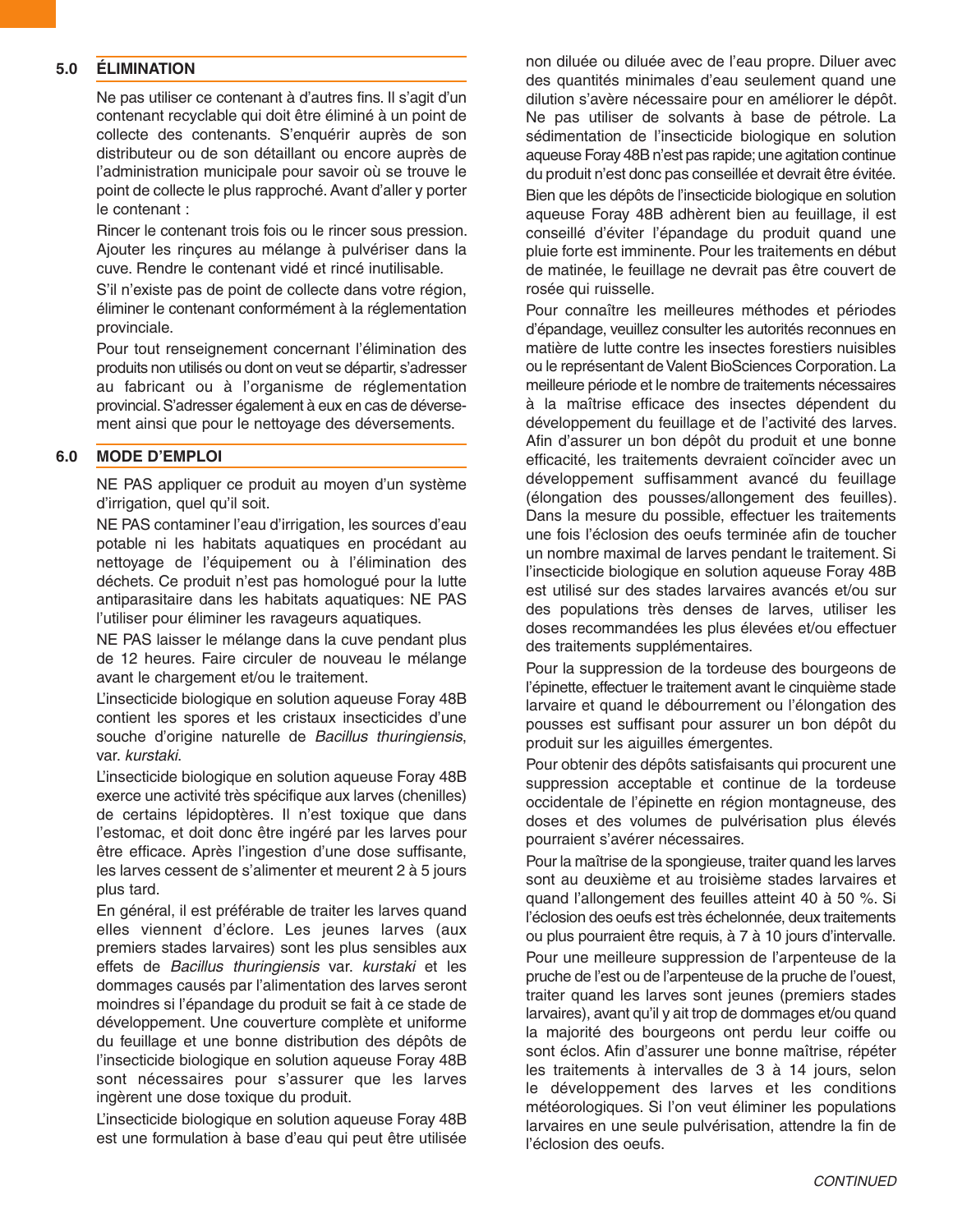Pour la suppression de la chenille à houppes blanches dans les conifères, effectuer un premier traitement quand la majorité des insectes sont au deuxième stade larvaire, suivi d'un deuxième traitement de 2 à 5 jours plus tard.

Pour la suppression de la tordeuse du pin gris, appliquer le produit non dilué aux premiers stades larvaires, à raison de 20 à 30 milliards d'UFAC/ha; on peut envisager d'effectuer deux applications à plusieurs jours d'intervalle. Pour une maîtrise continue de populations de larves très denses, il peut être nécessaire d'effectuer une seule application à une dose pouvant atteindre 60 milliards d'UFAC/ha.

Pour la suppression de l'arpenteuse à taches, faire une seule application de l'insecticide biologique en solution aqueuse Foray 48B quand presque 100 % des oeufs sont éclos.

### **7.0 ÉPANDAGE AU SOL**

À l'aide d'équipement d'application terrestre, appliquer le produit en quantité suffisante pour assurer une bonne couverture tout en évitant l'égouttement. Ne diluer l'insecticide biologique en solution aqueuse Foray 48B que si un plus grand volume est nécessaire pour assurer une couverture complète du feuillage.

Pour l'épandage à l'aide d'un nébuliseur, ajouter le volume recommandé de l'insecticide biologique en solution aqueuse Foray 48B à l'eau, à un taux de dilution compris entre 1:20 et 1:50. Ne pas dépasser 150 litres/hectare de mélange au total.

Pour les pulvérisateurs hydrauliques à volume élevé, ajouter le volume recommandé de l'insecticide biologique en solution aqueuse Foray 48B à l'eau, à un taux de dilution compris entre 1:50 et 1:500. Ne pas dépasser 1500 litres/hectare de mélange au total.

#### **8.0 DIRECTIVES POUR L'ÉPANDAGE AÉRIEN**

Épandre seulement avec un avion ou un hélicoptère réglé et étalonné pour être utilisé dans les conditions atmosphériques de la région et selon les taux et directives figurant sur l'étiquette.

Le dosage, les conditions d'épandage et les précautions à suivre sont spécifiques à ce produit. Pour l'épandage aérien, utiliser seulement les quantités recommandées figurant sur l'étiquette. Si aucune dose pour l'épandage aérien ne figure sur l'étiquette, ce produit ne peut être utilisé quel que soit le type d'appareil aérien disponible.

S'assurer que l'épandage est uniforme en utilisant des marqueurs et/ou un équipement de positionnement électronique appropriés.

**Mises en garde concernant l'utilisation:** Épandre seulement lorsque les conditions météorologiques à l'endroit traité permettent une couverture complète et uniforme de la culture visée, et conformes aux règlements locaux et/ou provinciaux.

#### **Mises en garde concernant l'opérateur antiparasitaire:**

NE PAS permettre au pilote de mélanger les produits chimiques qui seront embarqués à bord de l'appareil. Il peut toutefois charger des produits chimiques prémélangés contenus dans un système fermé. Il serait préférable que le pilote puisse établir une communication à chaque emplacement traité au moment de l'épandage. Le personnel au sol de même que les personnes qui s'occupent des mélanges et du chargement doivent porter de l'équipement de protection figurant à la section PRÉCAUTIONS de cette étiquette.Lorsque les préposés à la manipulation ou au chargement utilisent des systèmes fermés pour charger les produits dans l'aéronef, la directive concernant le port de lunettes de protection étanches et d'un respirateur/masque approuvé par le NIOSH avec filtre N-95, R-95 ou P-95 pour produits biologiques peut être contournée. Lorsque le personnel porte un équipement de protection personnelle réduit, le masque/respirateur doit être conservé à portée immédiate des travailleurs pour les urgences telles qu'un déversement ou un bris d'équipement.

Tout le personnel doit se laver les mains et le visage à grande eau avant de manger et de boire. Les vêtements de protection doivent être lavés avant chaque utilisation. Le cockpit de l'avion et les cabines des véhicules doivent être décontaminés régulièrement.

**Précautions spécifiques au produit:** Lire et comprendre l'étiquette complète avant d'ouvrir le contenant. Si vous avez des questions, communiquer avec le fabricant au 1-800-323-9597 ou obtenir des conseils techniques auprès du distributeur ou du représentant agricole ou forestier provincial. Appliquer la dose recommandée pour l'épandage aérien de ce produit, telle que précisée dans cette étiquette.

#### **9.0 USAGES RESTREINTS**

#### **FORÊTS, TERRES BOISÉES ET ZONES RÉSIDENTIELLES**

**AVIS À L'UTILISATEUR:** Ce produit antiparasitaire doit être employé strictement selon le mode d'emploi qui figure sur la présente étiquette. L'emploi non conforme à ce mode d'emploi constitue une infraction à la *Loi sur les produits antiparasitaires*. L'utilisateur assume les risques de blessures aux personnes ou de dommages aux biens que l'utilisation du produit peut entraîner.

**NATURE DE LA RESTRICTION:** Ce produit doit être employé strictement selon le mode d'emploi autorisé. Se renseigner auprès des autorités locales de la réglementation des pesticides au sujet des permis d'utilisation qui pourraient être exigés.

**Usage en forêt:** Épandage au sol/aérien pour les sites de plus de 500 ha.

**Usage sur terres boisées:** Épandage aérien pour les sites de 500 ha et moins.

**Usage résidentiel:** Épandage aérien.